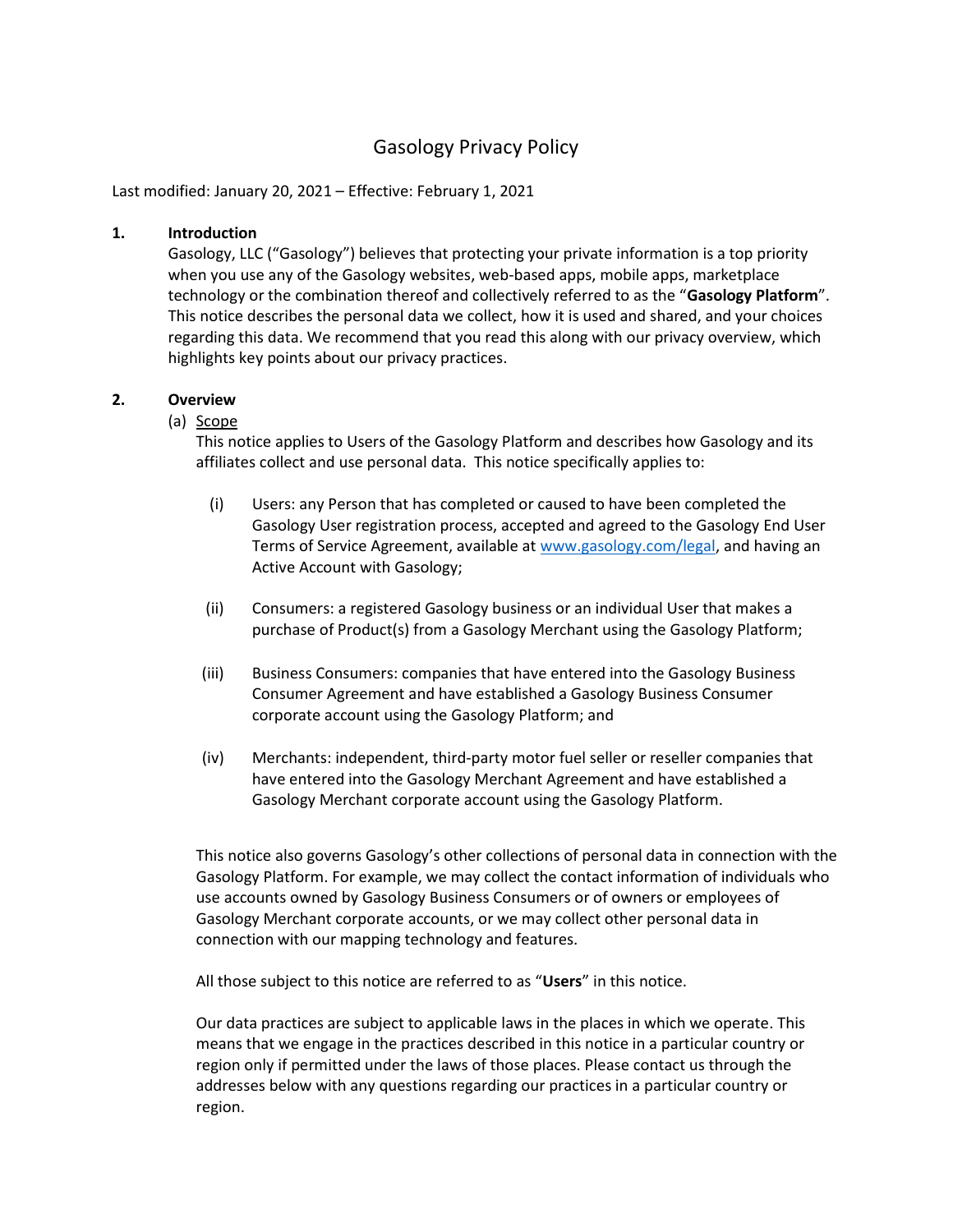(b) Data controller and transfer

Gasology, LLC is the data controller for the personal data collected in connection with use of Gasology's Platform.

### 3. Data Collections and Uses

(a) The data we collect

Gasology collects:

- **Data provided by Users to Gasology, such as during account creation**
- **Data created during use of our services, such as location, app usage, and device data**
- **Data from other sources, such as Gasology partners and third parties that use Gasology** APIs

The following data is collected by or on behalf of Gasology:

(i) Data provided by Users. This includes:

User profile: We collect data when Users create or update their Gasology accounts. This may include their name, email, phone number, login name and password, address, profile picture and payment or banking information (including related payment verification information). This also includes vehicle and vessel information and User settings.

Demographic data: We may collect demographic data about Users, including through User surveys.

User content: We collect the information Users submit when they contact Gasology customer support provides ratings or compliments for other Users or Merchant registered on the Gasology Platform. This may include feedback, photographs or other recordings collected by Users.

### (ii) Data created during use of our services. This includes:

Location data: We collect precise or approximate location data from a User's mobile device if enabled by the User to do so. In addition, the location data collected from a User's device during a motor fuel pickup from a pump will be linked to the User's or Business Consumer's account, even if they have not enabled location data to be collected from their device, including for purposes of receipt generation, customer support, fraud detection, insurance, and litigation.

Transaction information: We collect transaction information related to the use of our Platform, including the products, delivery periods, origin and destination, prices, delivery fees, taxes, fees, delivery information, date and time the transactions were conducted, amount charged and payment method.

Usage data: We collect data about how Users interact with our Platform. This includes data such as access dates and times, app features or pages viewed, app crashes and other system activity, type of browser, and third-party sites or services used before interacting with our services. In some cases, we collect this data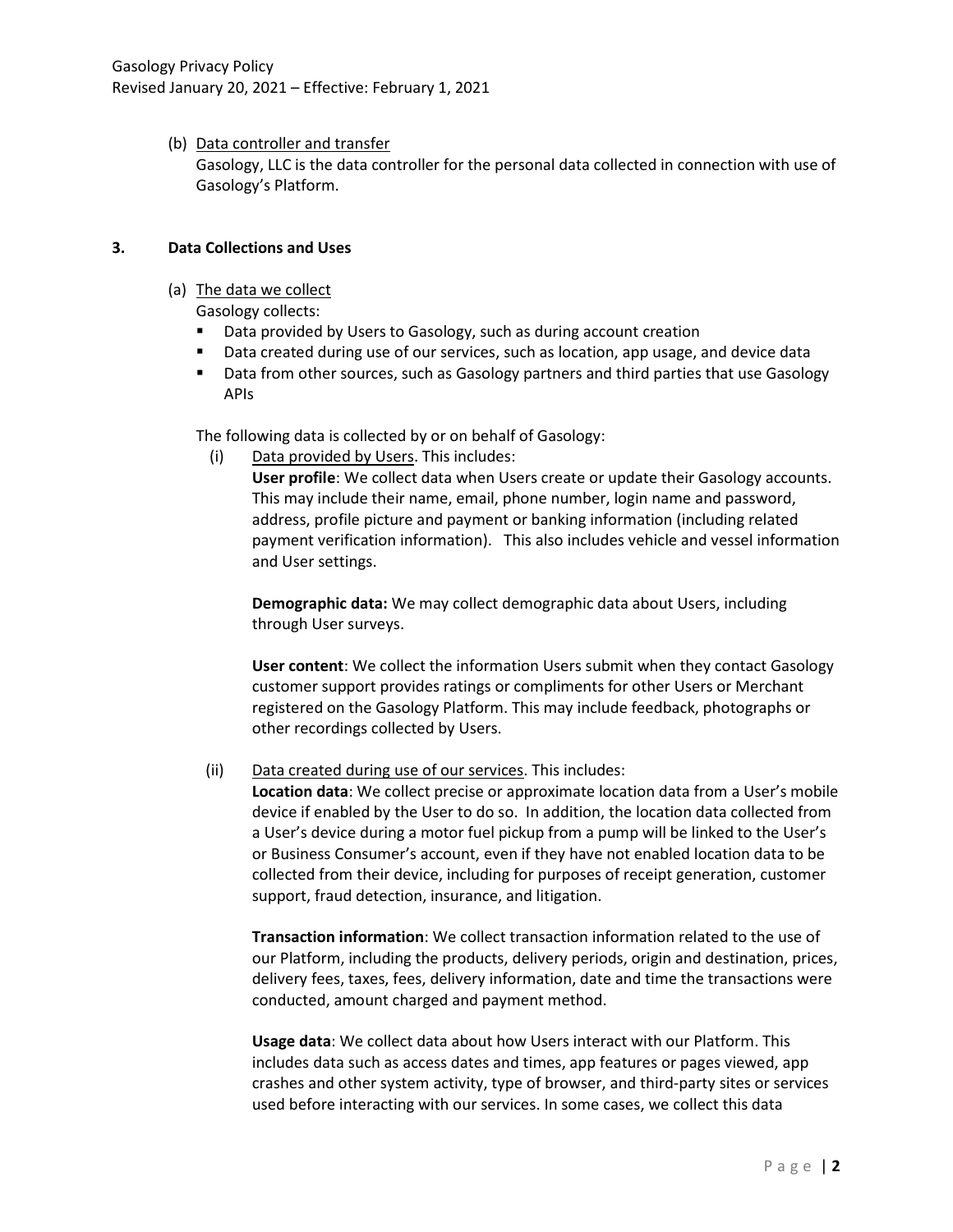### Gasology Privacy Policy Revised January 20, 2021 – Effective: February 1, 2021

through cookies, pixels, tags, and similar tracking technologies that create and maintain unique identifiers.

Device data: We may collect data about the devices used to access our services, including the hardware models, device IP address, operating systems and versions, software, preferred languages, unique device identifiers, advertising identifiers, serial numbers, device motion data, and mobile network data.

Communications data: We enable Users to communicate with each other and Gasology through Gasology's mobile apps and websites. For example, we enable Merchants and Consumers and Merchants and Merchants to invite or email each other (generally without disclosing their email addresses to each other). To provide this service, Gasology receives some data regarding the emails or on Platform messages, including the date and time of the communications and the content of the communications. Gasology may also use this data for customer support services (including to resolve disputes between Users), for safety and security purposes, to improve our products and services, and for analytics.

- (b) Data from other sources. This includes:
	- User feedback, such as ratings, feedback, or compliments.
	- Users participating in our Invitation programs. For example, when a User invites another person, we receive the invited person's personal data from that User.
	- Users or others providing information in connection with claims or disputes.
	- Vendors who help us verify Users' identity and background information for regulatory, safety, and security purposes.
	- **Publicly available sources.**
	- **Marketing service providers.**

Gasology may combine the data collected from these sources with other data in its possession.

#### 4. How we use personal data

Gasology collects and uses data to enable reliable and convenient fuel transactions, transportation, delivery, and other products and services. We also use the data we collect:

- To enhance the safety and security of our Users and services
- **For customer support**
- For research and development
- **To enable communications between Users**
- To send marketing and non-marketing communications to Users
- **IF In connection with legal proceedings**

Gasology does not sell or share User personal data with third parties for their direct marketing, except with Users' consent. Gasology uses the data it collects for purposes including:

- (a) Providing services and features. Gasology uses the data we collect to provide, personalize, maintain, and improve our products and services. This includes using the data to:
	- **EXECTE 2018 12 Inc.** Create and update Users' accounts.
	- Verify Users and corporate account identify, credit, identity and background history.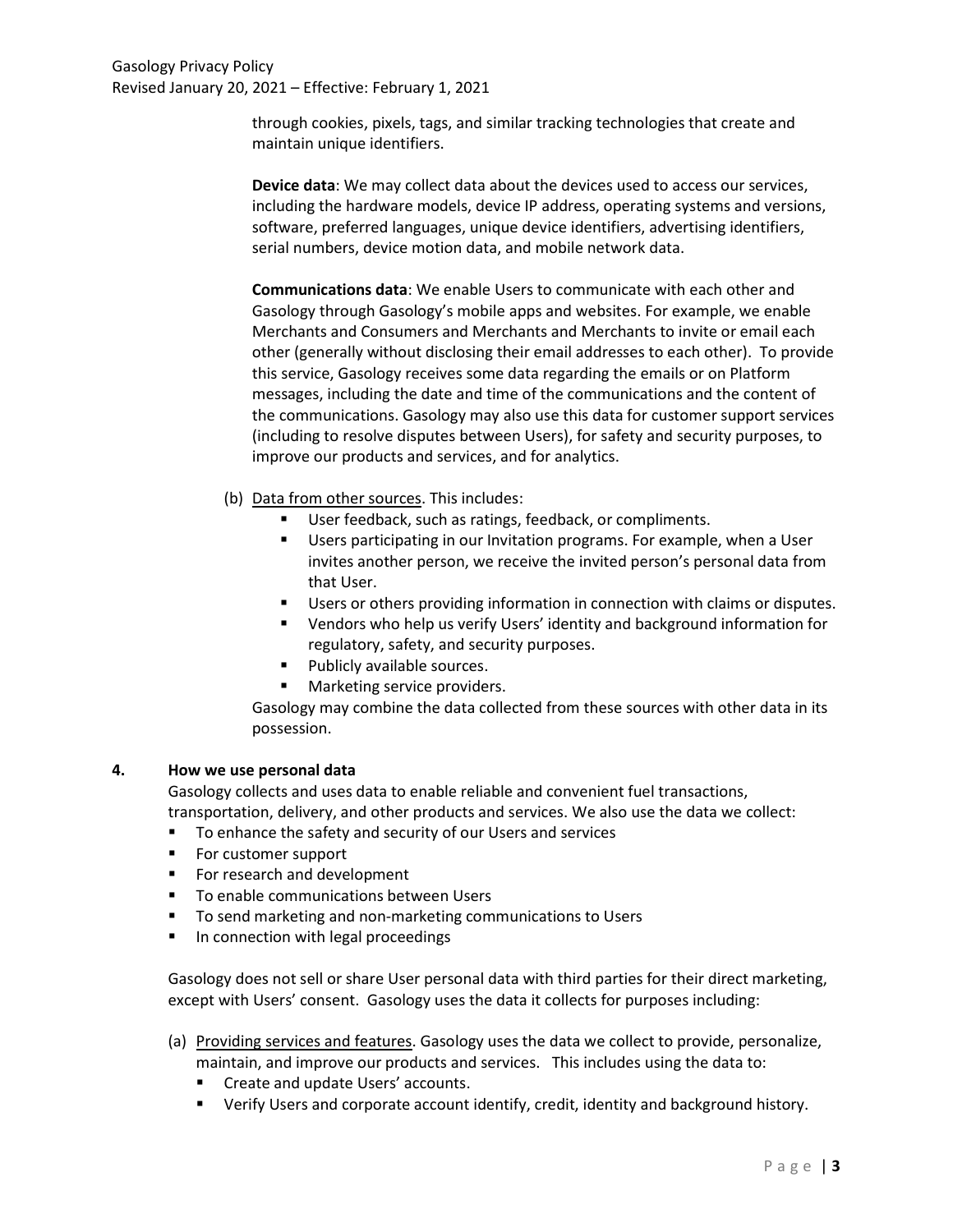Gasology Privacy Policy Revised January 20, 2021 – Effective: February 1, 2021

- Offer, process, or facilitate payments for our services.
- **F** Offer, obtain, provide, or facilitate insurance, invoicing, or financing solutions in connection with our services.
- **The Starff Track and share the progress of deliveries, pickups and receipts products transacted on** our Platform.
- Enable features that allow Users to share information with other people, such as when User submits a compliment about a Merchant, when products are delivered and Users provide feedback for a Merchant or invite a friend, supplier or customer to Gasology,.
- **Enable features to personalize Users' Gasology accounts, such as creating bookmarks for** favorite places, and to enable quick access to favorite supplier locations.
- **Perform internal operations necessary to provide our services, including to troubleshoot** software bugs and operational problems; to conduct data analysis, testing, and research; and to monitor and analyze usage and activity trends.
- (b) Safety and security. We use personal data to help maintain the safety, security, and integrity of our services and Users. This includes:
	- Using device, location, profile, usage, and other data to prevent, detect, and combat fraud or unsafe activities.
	- Using Gasology ratings and feedback as grounds for Merchants or Users with low ratings.
- (c) User support. Gasology uses the information we collect (including recordings of support calls with notice to and the consent of the User) to provide User support, including to:
	- **Direct questions to the appropriate customer success person**
	- Investigate and address User concerns
	- **Monitor and improve our customer support responses and processes**
- (d) Research and development. We may use the data we collect for testing, research, analysis, product development, and machine learning to improve the User experience. This helps us to improve and enhance the safety and security of our services, improve our ability to prevent the use of our services for illegal or improper purposes, develop new features and products, and facilitate flexibility products and solutions in connection with our services.
- (e) Marketing. Gasology may use the data we collect to market our services to our Users. This includes sending Users communications about Gasology services, features, promotions, studies, surveys, news, updates, and events. We may use the data we collect to personalize the marketing communications (including advertisements) that we send, including based on User location, past use of Gasology's services, and User preferences and settings.
- (f) Non-marketing communications. Gasology may use the data we collect to generate and provide Users with receipts; inform them of changes to our terms, services, or policies; or send other communications that aren't for the purpose of marketing the services or products of Gasology or its Merchants.
- (g) Legal proceedings and requirements. We may use the personal data we collect to investigate or address claims or disputes relating to use of Gasology's services, or as otherwise allowed by applicable law, or as requested by regulators, government entities, and official inquiries.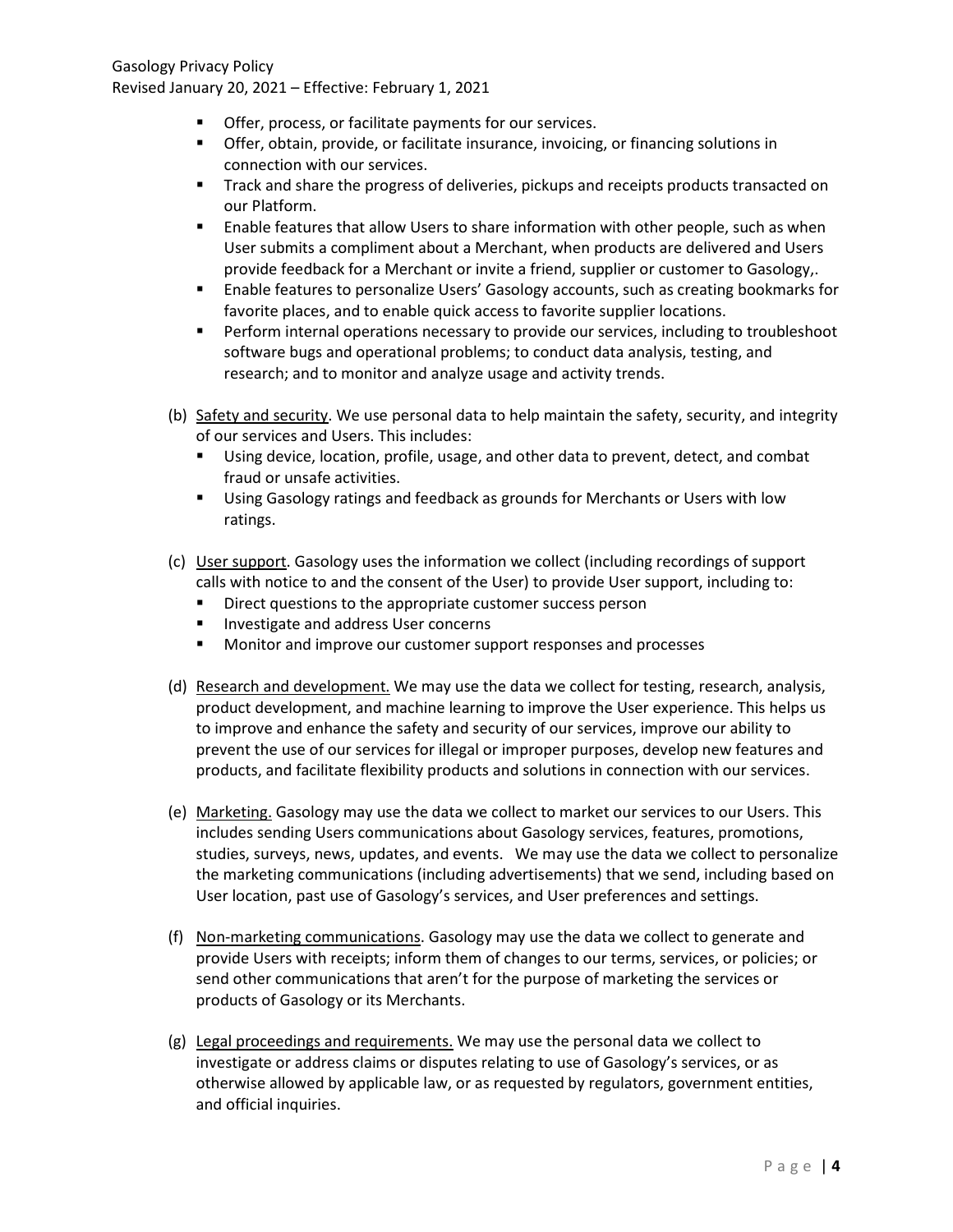- (h) Automated decision-making. We use personal data to make automated decisions relating to use of our services. This includes:
	- Enabling dynamic problem resolutions for Users based on the potential pickup or delivery problems anticipated by potential disruptions in product availability, power, or other factors that could create a potential problem for the Users.
	- **•** Determining User and Merchant ratings, and deactivating Users, Customers, or Merchants with low ratings.
	- **Deactivating Users who are identified as having engaged in fraud or activities that may** otherwise harm Gasology, its Users, and others.

# 5. Cookies and third-party technologies

Gasology uses cookies and other identification technologies on our apps, websites, emails, and online ads for purposes described in this notice. Cookies are small text files that are stored on browsers or devices by websites, apps, online media, and advertisements. Gasology uses cookies and similar technologies for purposes such as:

- **Authenticating Users**
- **Remembering User preferences and settings**
- **•** Determining the popularity of content
- **•** Delivering and measuring the effectiveness of advertising campaigns
- Analyzing site traffic and trends, and generally understanding the online behaviors and interests of people who interact with our services
- We may also allow others to provide audience measurement and analytics services for us, to serve advertisements on our behalf across the Internet, and to track and report on the performance of those advertisements. These entities may use cookies, web beacons, SDKs, and other technologies to identify the devices used by visitors to our websites, as well as when they visit other online sites and services.

### 6. Data sharing and disclosure

Some of Gasology's applications require that we share data with other Users or at a User's request. We may also share data with our affiliates, subsidiaries, and Merchants, for legal reasons or in connection with claims or disputes. Gasology may share the data we collect:

- (a) With other Users. This includes sharing:
	- **Users'** first name, last name, email, and company name related to connectivity invitations to connect or join the Gasology Platform.
	- Delivery recipients' first name, delivery address, and order information with their shipper firm involved in providing the delivery of product to the User.
- (b) At the User's request. This includes sharing data with:
	- **Deta** Other people at the User's request.
	- Gasology business partners. For example, if a User requests a service through a partnership or promotional offering made by a third party, Gasology may share certain data with those third parties. This may include, for example, other services, platforms, apps or websites that integrate with our APIs; delivery suppliers or services; those with an API or service with which we integrate; or other Gasology business partners and their Users in connection with promotions, contests, or specialized services.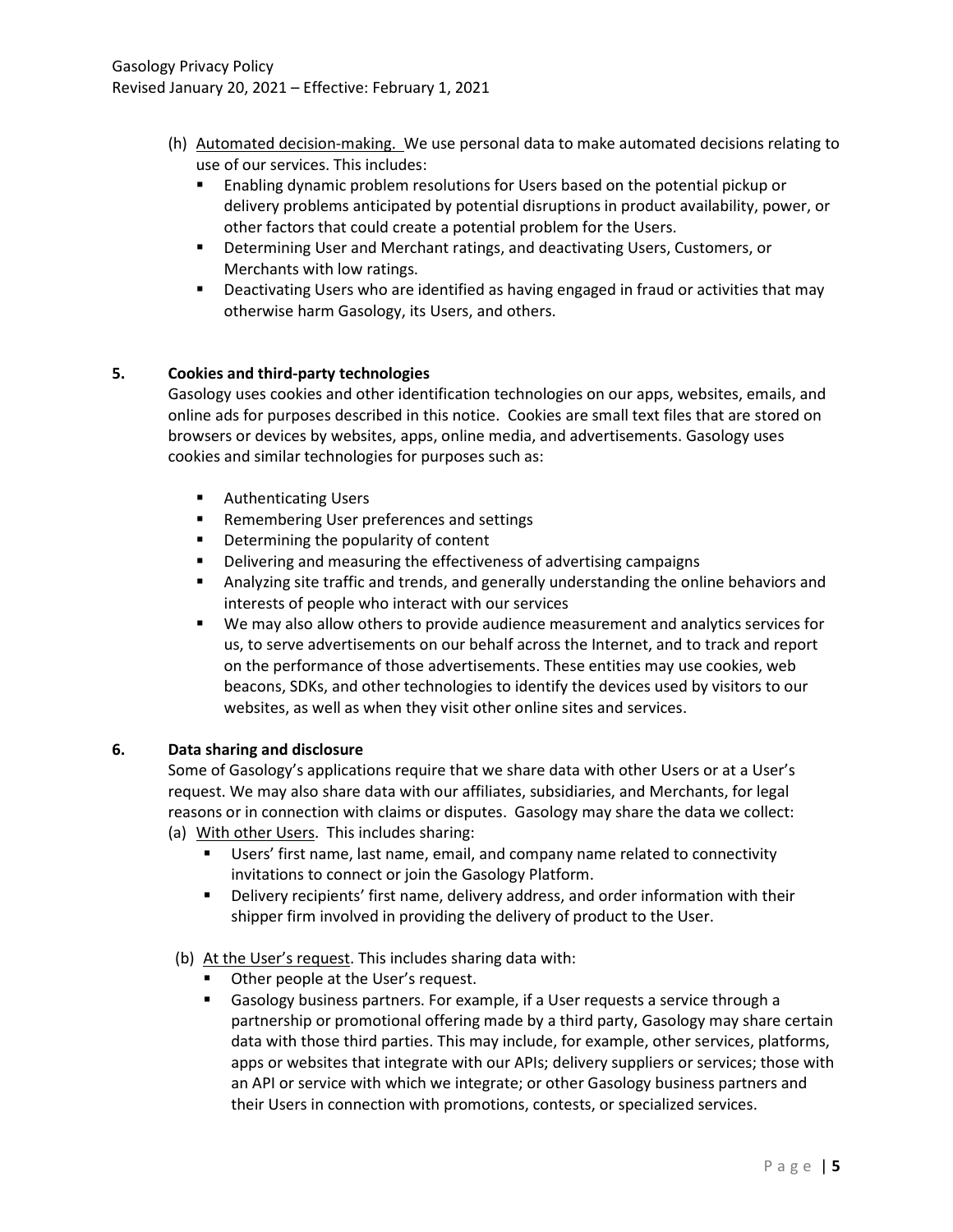## (c) With the general public.

Questions or comments from Users submitted through public forums such as Gasology blogs and Gasology social media pages may be viewable by the public, including any personal data included in the questions or comments submitted by a User.

### (d) With the Gasology account owner

If a User purchases or accepts delivery of motor fuel products using an account owned by another party, we may share their order or delivery information, including real-time location data, with the owner of that account. This occurs, for example, when:

- A User uses their employer's Gasology Business Consumer account
- A Users picks up motor fuel or under a family account

### (e) With Gasology subsidiaries and affiliates

We share data with our subsidiaries and affiliates to help us provide our services or conduct data processing on our behalf.

### (f) With Gasology service providers and business partners

Gasology provides data to vendors, consultants, marketing partners, research firms, and other service providers or business partners. These include:

- Payment processors and facilitators
- Background check and identity verification providers
- Cloud storage providers
- Marketing partners and marketing platform providers, including social media advertising services
- Data analytics providers
- Research partners
- **•** Vendors that assist Gasology to enhance the safety and security of its apps
- Consultants, lawyers, accountants, and other professional service providers
- **Insurance and financing partners**

# (g) For legal reasons or in the event of a dispute

Gasology may share Users' personal data if we believe it's required by applicable law, regulation, operating license or agreement, legal process or governmental request, or where the disclosure is otherwise appropriate due to safety or similar concerns. This includes sharing personal data with law enforcement officials, public health officials, other government authorities, or other third parties as necessary to enforce our Terms of Service, User agreements, or other policies; to protect Gasology's rights or property or the rights, safety, or property of others; or in the event of a claim or dispute relating to the use of our services. If you use another person's credit card, we may be required by law to share your personal data, including trip or order information, with the owner of that credit card.

This also includes sharing personal data with others in connection with, or during negotiations of, any merger, sale of company assets, consolidation or restructuring, financing, or acquisition of all or a portion of our business by or into another company.

(h) With consent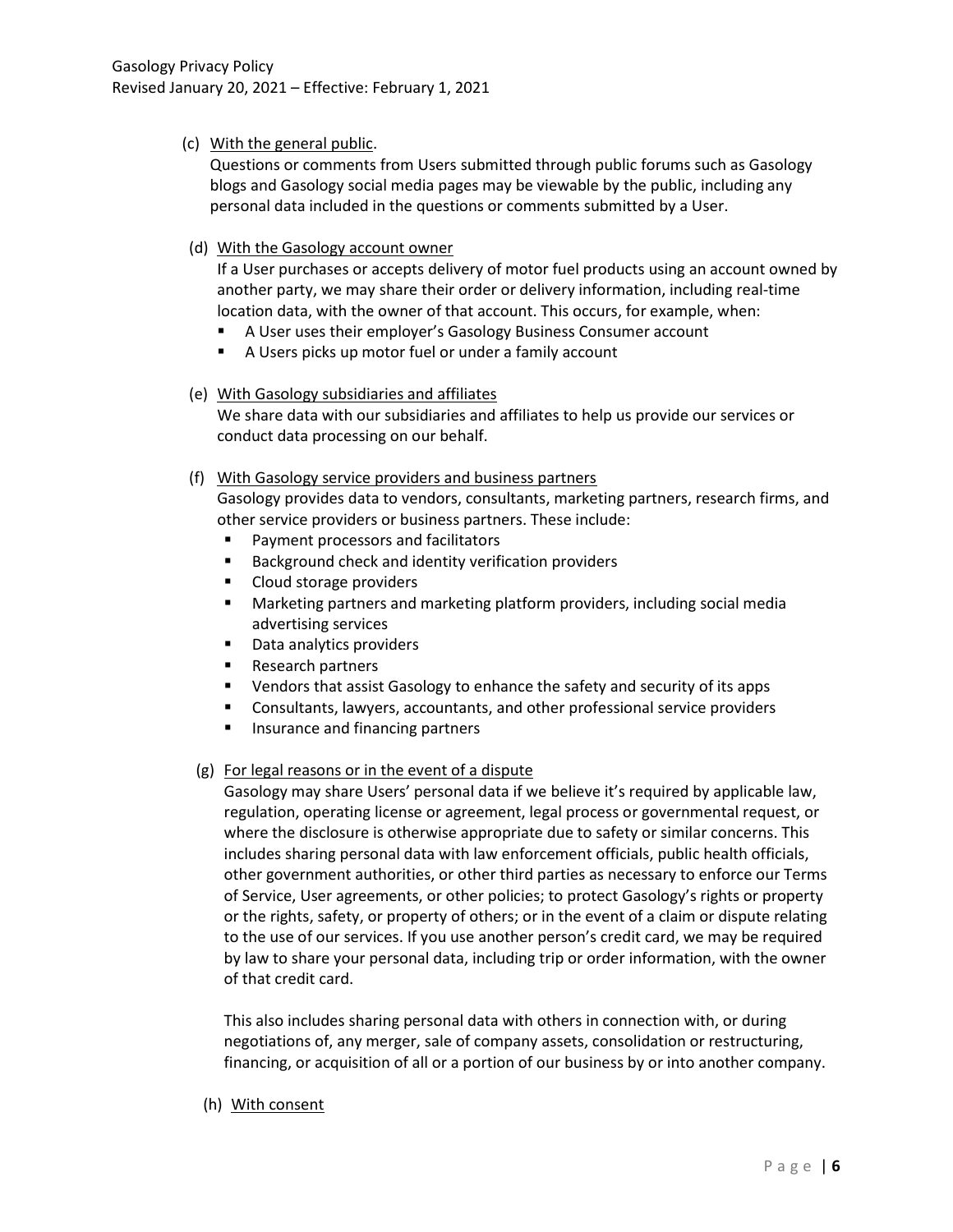Gasology may share a User's personal data other than as described in this notice if we notify the User and they consent to the sharing.

### 7. Data retention and deletion

Gasology retains User profile, transaction, and other personal data for as long as a User maintains their Gasology account. Gasology may retain certain User data after receiving an account deletion request if necessary, such as to comply with legal requirements.

Gasology retains User profile, transaction, and other information for as long as a User maintains their Gasology account. For business accounts, Gasology also retains credit and background check information (to the extent permitted by law) for as long as they maintain their Gasology account. Gasology may also retain certain information if necessary, for purposes of safety, security, and fraud prevention.

All Gasology services are deployed regionally and Gasology will specify the region into which the service will be deployed. Examples of such cloud-based services include virtual machines, storage, and databases.

- **Gasology may copy customer data between Regions within a given Geo for data** redundancy or other operational purposes. For example, Gasology storage replicates Blob, File, Queue and Table data between two regions within the same Geo for enhanced data durability in case of a major datacenter disaster.
- Gasology does not store customer data outside the platform-specified Geo.

### 8. Data Security

Gasology takes reasonable precautions to protect personal data from loss, misuse, unauthorized access, disclosure, altercation, and destruction. Unfortunately, while we work hard to ensure the security of your personal data while it is on our systems, no security measures are perfect, and data transmitted over the Internet cannot be guaranteed to be 100% secure. We cannot and do not ensure or warrant the security of any personal data you transmit, and you do so at your own risk.

# 9. Grounds for processing

We only collect and use personal data where we have lawful grounds to do so. These include processing User personal data to provide requested services and features, for purposes of Gasology's legitimate interests or those of other parties, to fulfill our legal obligations, or based on consent.

We collect and use personal data only where we have one or more lawful grounds for doing so. Such grounds may vary depending on where our Users are located, but generally include processing personal data:

(a) To provide requested services and features In order to provide our services, we must collect and use certain personal data. This includes: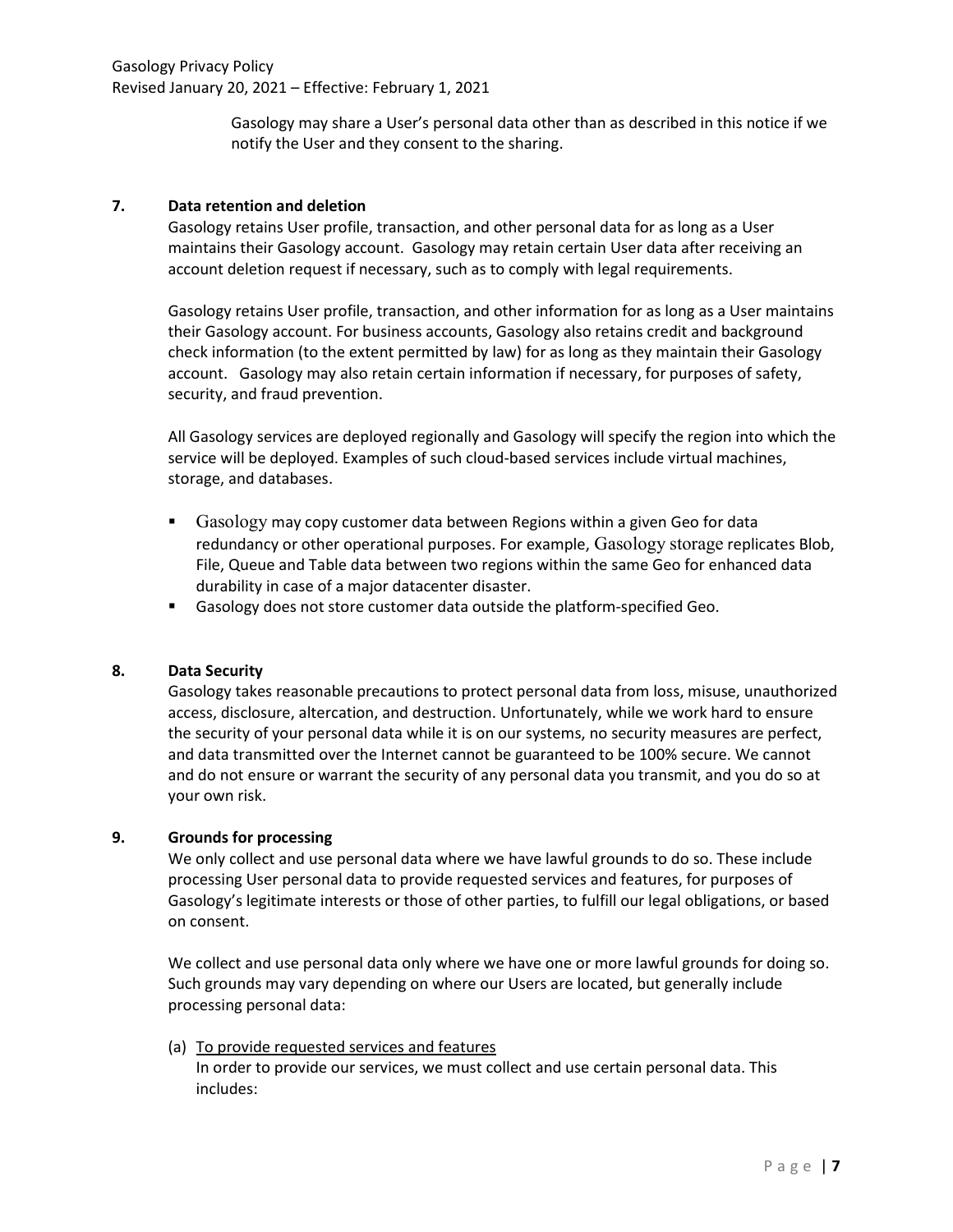Gasology Privacy Policy Revised January 20, 2021 – Effective: February 1, 2021

- User profile data, which we use to establish and maintain User accounts; verify User identity; communicate with Users about their transactions and accounts; and enable Users to make payments or receive proceeds.
- Background fueling? pickup? Location? Transaction? information, which is used to verify an applicant's eligibility to be a User or to establish a business account.
- User location data, which we use to track search locations, pickup proximity and assist with navigation
- **Usage data, which is necessary to maintain, optimize, and enhance Gasology's services,**
- **Transaction information**
- **Information relating to customer support**

### (b) For purposes of the legitimate interests of Gasology or other parties

This includes using personal data to maintain and enhance our Users' safety and security. This also includes purposes such as combating fraud; improving our services, direct marketing, research, and development; and enforcing Gasology's Terms of Service. In addition, it includes using personal data to the extent necessary for the interests of other people or the general public, such as in connection with legal or insurance claims, and to protect the rights and safety of others.

### (c) To fulfill Gasology's legal obligations

Gasology may also share data with law enforcement regarding criminal acts or threats to public safety, or requests by third parties pursuant to legal processes.

(d) With consent

Gasology may collect and use personal data based on the User's consent. A User who has provided consent to a collection or use of their personal data can revoke it at any time. However, the User will not be able to use any service or feature that requires collection or use of that personal data.

## 10. Choice and transparency

Gasology enables Users to access and control the data that Gasology collects, including through:

- In-app settings
- **Device permissions**
- **In-app ratings pages**
- **Marketing opt-outs**

Gasology also enables Users to request access to or copies of their data, changes or updates to their accounts, deletion of their accounts, or that Gasology restrict its processing of User personal data.

### (a) Privacy settings

Settings menus in the Gasology mobile app for Users give them the ability to set or update their location-sharing preferences and their preferences for receiving mobile notifications from Gasology. Information about these settings, how to set or change these settings, and the effect of turning off these settings is described below.

(i) Location data. Gasology uses User's device location services to make it easier to find fuel whenever they need fuel. Location data helps improve our services, including finding fuel, pickups, navigation, and customer support. Users may enable